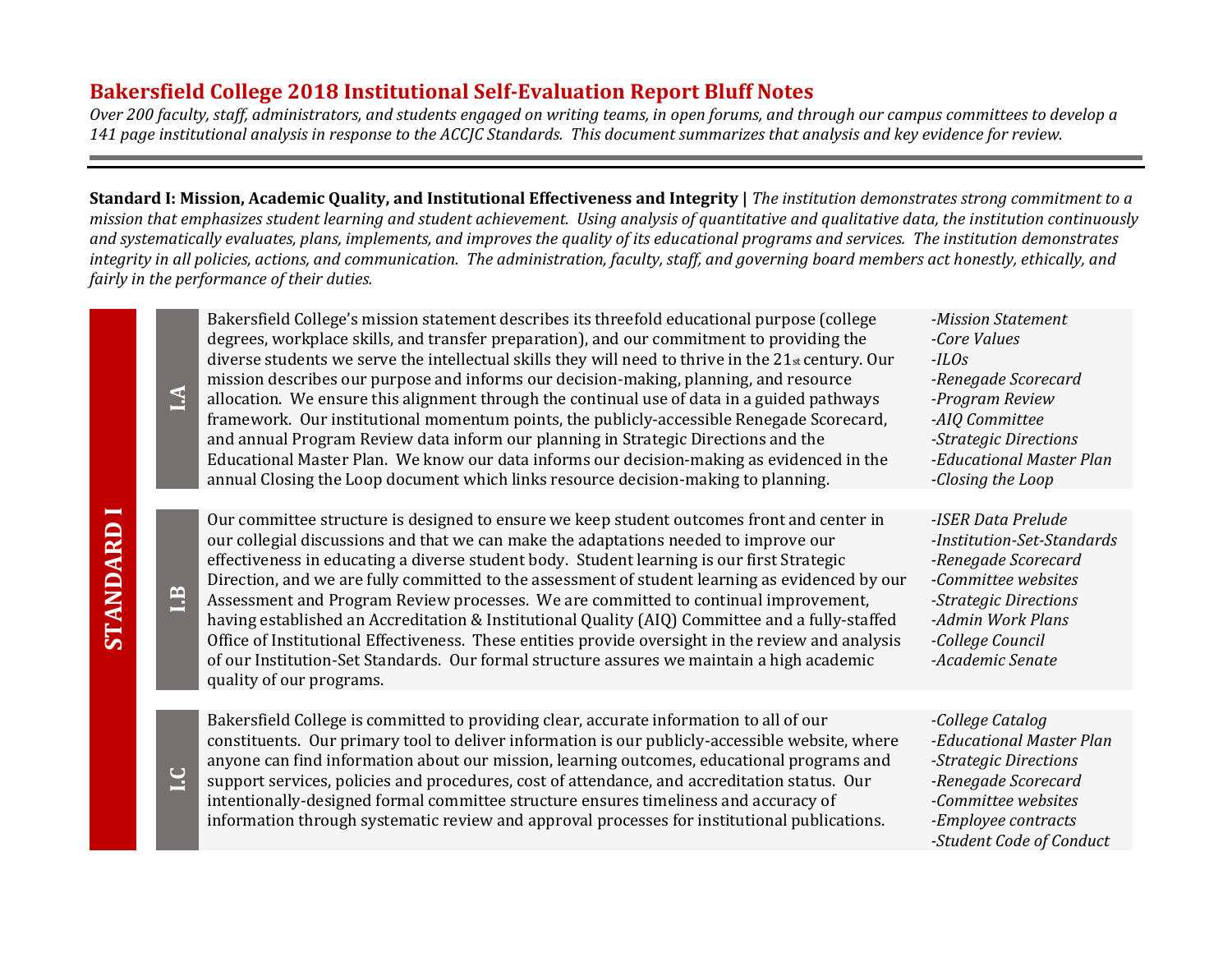**Standard II: Student Learning Programs and Support Services |** *The institution offers instructional programs, library and learning support services, and student support services aligned with its mission. The institution's programs are conducted at levels of quality and rigor appropriate for higher education. The institution assesses its educational quality through methods accepted in higher education, makes the results of its assessments available to the public, and uses the results to improve educational quality and institutional effectiveness. The institution defines and incorporates into all of its degree programs a substantial component of general education designed to ensure breadth of knowledge and to promote intellectual inquiry. The provisions of this standard are broadly applicable to all instructional programs and student and learning support services offered in the name of the institution.*

|                | <b>A.II</b> | As a guided pathways institution, BC ensures instructional program offerings, policies, and<br>practices advance our mission of certificate, associate degree, and baccalaureate degree<br>completion. We seek to continuously improve instructional methods to support student learning<br>through the intentional design of the regular, ongoing work of our committees, the assessment of<br>learning outcomes, curricular redesign and mapping, evolving placement practices, and<br>informed enrollment management. We involve industry and university partners to ensure<br>competencies and skills align with students' goals.                                            | -Committee websites<br>-Institution-Set Standards<br>-Faculty Handbook<br>-Baccalaureate Degree<br>-Multiple measures<br>-Transfer Center work<br>$-ILOS$ |
|----------------|-------------|----------------------------------------------------------------------------------------------------------------------------------------------------------------------------------------------------------------------------------------------------------------------------------------------------------------------------------------------------------------------------------------------------------------------------------------------------------------------------------------------------------------------------------------------------------------------------------------------------------------------------------------------------------------------------------|-----------------------------------------------------------------------------------------------------------------------------------------------------------|
|                |             |                                                                                                                                                                                                                                                                                                                                                                                                                                                                                                                                                                                                                                                                                  |                                                                                                                                                           |
| <b>STANDAR</b> | ILB         | In order to provide a rigorous and supportive learning environment to meet our mission, BC<br>uses a three-pronged approach to learning support services: 1) the library, 2) academic support<br>services, and 3) a Media Services department. These programs contribute to student learning<br>across all certificate, associate, and baccalaureate programs college-wide. Through ongoing<br>assessment of the sufficiency and effectiveness of services via the Program Review process, BC<br>knows students who utilize these services are more successful than their peers who do not.                                                                                      | -Program Review<br>-Library website<br>-Academic Support<br>-Media Services website<br>-Renegade Scorecard<br>-Student success rates<br>-ISIT             |
|                |             |                                                                                                                                                                                                                                                                                                                                                                                                                                                                                                                                                                                                                                                                                  |                                                                                                                                                           |
|                | <b>DTI</b>  | With 80% of our students coming from families that have no one with a college degree,<br>Bakersfield College has established a wide array of access points to provide quality higher<br>education and a correspondingly wide array of quality student support services to assist our<br>students in entering and staying on their pathways in line with our mission. Using a Guided<br>Pathways framework, all student affairs personnel are responsible for providing clear, accurate,<br>and timely information on admission, matriculation, and pathway requirements. We evaluate all<br>services through Strategic Directions, Program Review, and administrator work plans. | -Program Review<br>-Enrollment data<br>-Guided Pathways<br>-Outreach website<br>-Counseling website<br>-Student Life website<br>-Multiple Measures        |

**STANDARD II**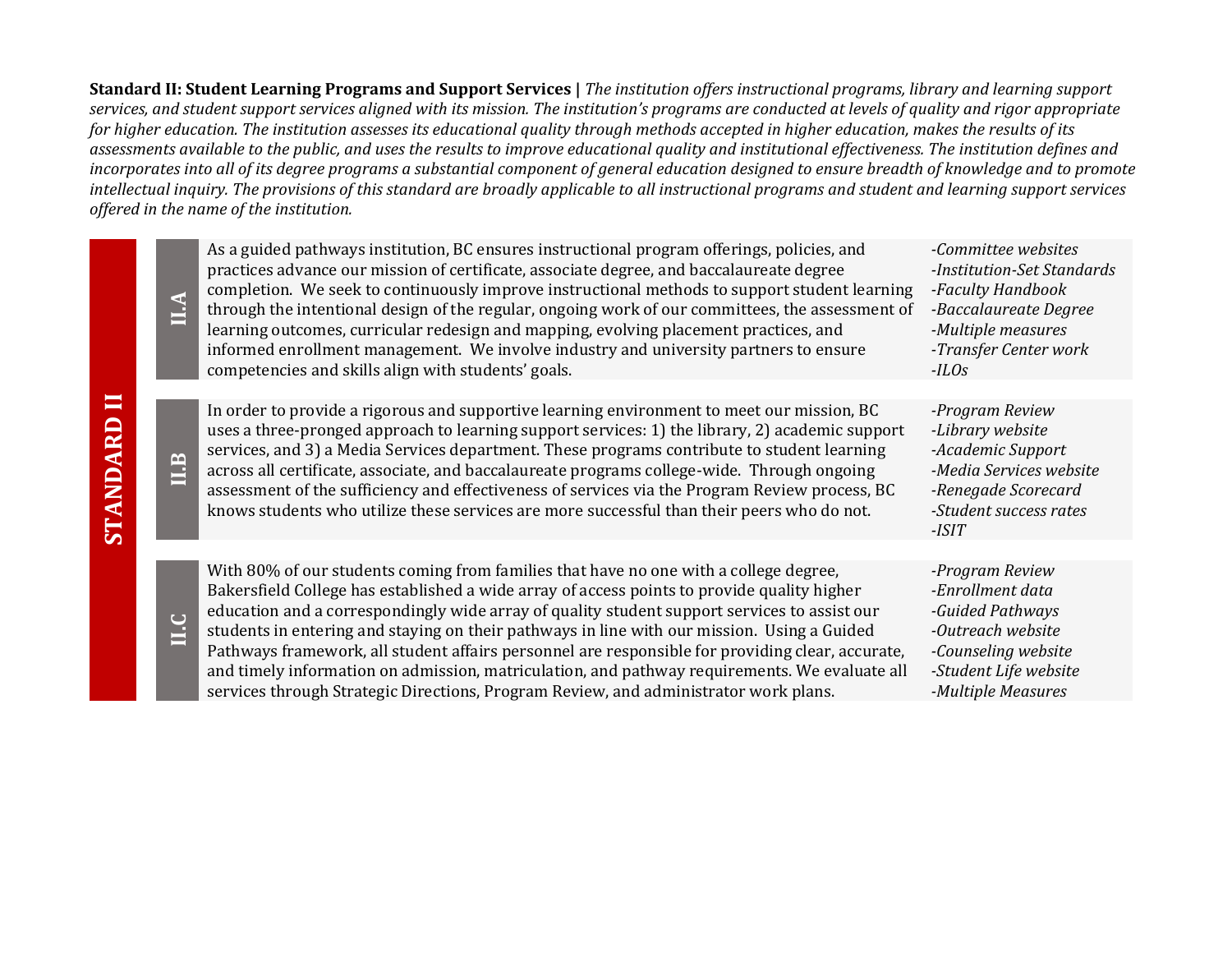**Standard III: Resources |** *The institution effectively uses its human, physical, technology, and financial resources to achieve its mission and to*  improve academic quality and institutional effectiveness. Accredited colleges in multi-college systems may be organized so that responsibility for *resources, allocation of resources, and planning rests with the district/system. In such cases, the district/system is responsible for meeting the Standards, and an evaluation of its performance is reflected in the accredited status of the institution(s).*

| <b>AIII</b> | Bakersfield College employs a sufficient number of qualified personnel to support our mission,<br>and has seen a significant increase in hiring over the past five years. We identify personnel<br>needs through the Program Review process and have an established prioritization process for<br>faculty and classified staff. We are committed to hiring only the most qualified personnel and<br>use a five-step hiring process led by a Screening Committee to ensure integrity and equity in all<br>recruitment and hiring. Once personnel are hired, our thorough and systematic evaluation<br>process ensures all personnel receive feedback and ongoing professional development.                                                                                                                                                                                        | -KCCD HR website<br>-Board Policy Manual<br>-Title V Ed Code<br>-FCDC Voting Process<br>-EODAC website<br>-FLEX Week schedules<br>-Adjunct Orientations                                                              |
|-------------|----------------------------------------------------------------------------------------------------------------------------------------------------------------------------------------------------------------------------------------------------------------------------------------------------------------------------------------------------------------------------------------------------------------------------------------------------------------------------------------------------------------------------------------------------------------------------------------------------------------------------------------------------------------------------------------------------------------------------------------------------------------------------------------------------------------------------------------------------------------------------------|----------------------------------------------------------------------------------------------------------------------------------------------------------------------------------------------------------------------|
|             |                                                                                                                                                                                                                                                                                                                                                                                                                                                                                                                                                                                                                                                                                                                                                                                                                                                                                  |                                                                                                                                                                                                                      |
| III.B       | In recognition that a supportive learning environment needs safe and sufficient physical<br>resources, BC assures safe physical resources in support of our mission via several avenues:<br>around-the-clock public safety service, updating security and safety features of buildings and<br>other physical resources, and getting input from employees and students on maintenance<br>needs. Bakersfield College's commitment to the maintenance and upgrade of physical resources<br>could not be clearer: the college has secured two bonds, with the most recent bond bringing<br>over \$415 million directly to BC for facilities and infrastructure upgrades. Our Facilities &<br>Sustainability Committee tracks and assesses the ongoing short- and long-range capital plans<br>detailed in our Facilities & Technology Strategic Direction and Facilities Master Plan. | -Facilities Master Plan<br>-Facilities & Sustainability<br>Committee<br>-Facilities & Technology<br><b>Strategic Direction</b><br>-Safety Advisory<br>Committee<br>-Accessibility Task Force<br>-A Better BC Website |
|             |                                                                                                                                                                                                                                                                                                                                                                                                                                                                                                                                                                                                                                                                                                                                                                                                                                                                                  |                                                                                                                                                                                                                      |
| III.C       | Bakersfield College ensures that all of its technology needs are satisfied through a two-pronged<br>approach: a dedicated Technology Support Services department and the Information Services<br>and Instructional Technology (ISIT) committee. The ISIT committee prioritizes and assesses<br>technology using the College Technology Process. Technology expenditures have grown<br>substantially over the past five years as requested in the Program Review process and reported<br>in our annual Closing the Loop document.                                                                                                                                                                                                                                                                                                                                                 | -ISIT website<br>-BC Technology Plan<br>-College Technology<br>Process<br>-Closing the Loop<br>-Program Review                                                                                                       |
| III.D       | KCCD receives state apportionment funding based primarily upon Full-Time Equivalent<br>Student (FTES) enrollments. Those funds are allocated to BC through the adopted budget<br>procedures according to the Budget Allocation Model. College-wide budgets, categorical funds,<br>and reserves have all increased substantially since 2013 with the arrival of our new president.<br>As a result, the college has been able to improve institutional effectiveness, and expand<br>programs and support that enable us to meet our mission. All instructional programs and<br>student support and administrative service units access funds by submitting budget requests<br>through the program review process.                                                                                                                                                                  | -Budget Allocation Model<br>-Budget Decision Criteria<br>-Program Review<br>-Closing the Loop<br>-Budget Committee<br>-AIQ Committee<br>-KCCD Business Services<br>-Board Policy Manual                              |

**STANDARD III**

**STANDARD III**